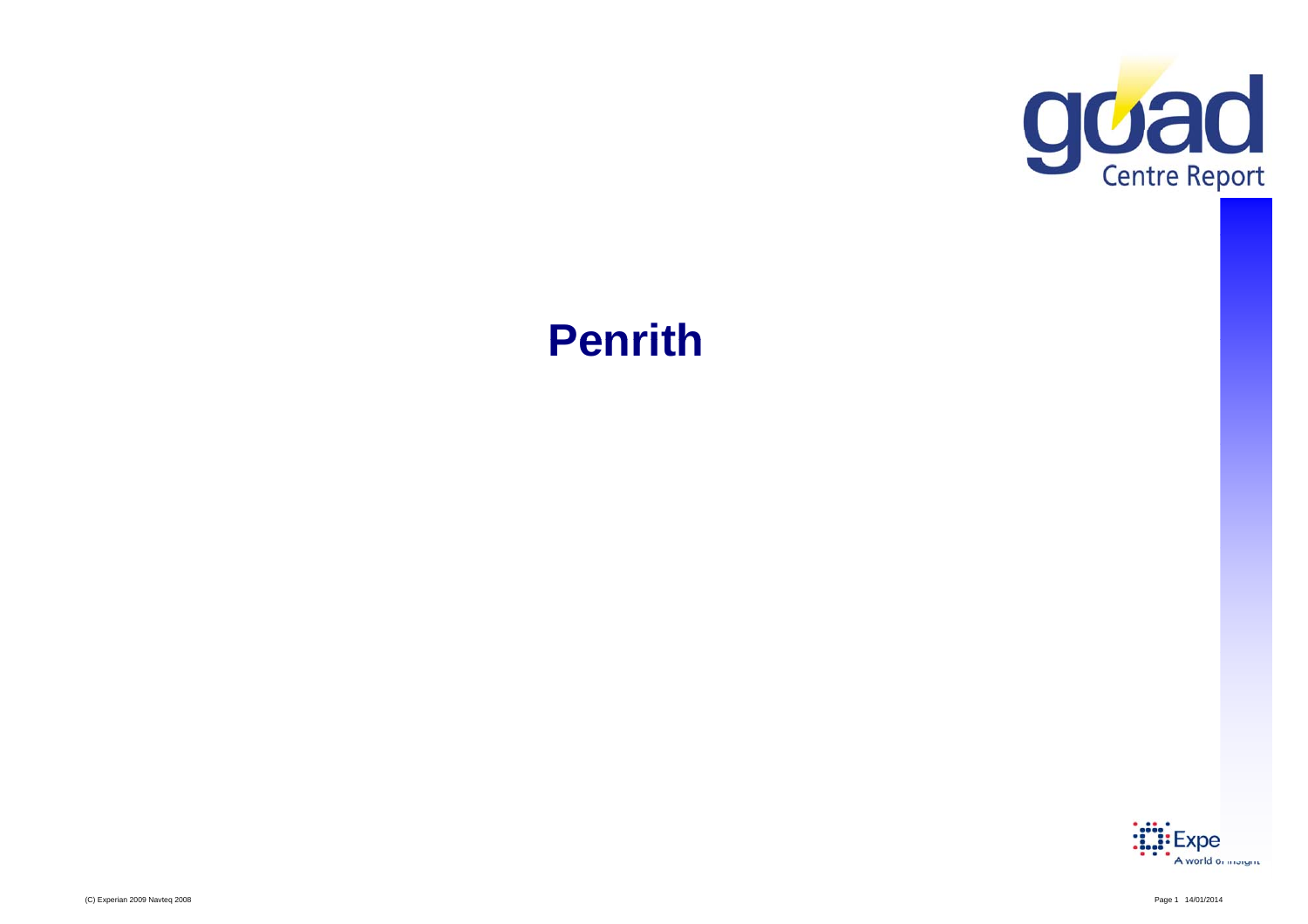# **GETTING THE MOST FROM YOUR GOAD CENTRE REPORT**

Each shopping centre has its own unique mix of multiple outlets, independent shops, convenience and comparison stores, food outlets and vacant premises.

Understanding the retail composition of a centre and its effect on local consumers is crucial to the success of any business. By studying the information in the report, you will be able to examine site quality, evaluate threats and opportunities, and assess the vitality and viability of the centre. However, you will only achieve this if you are aware of the various implications of the data that you see. This guide is designed to help you interpret the information you see on the Goad Centre Report.

# **1. The Local Area**

 The map in the top left-hand corner of your report locates other local Goad centres. When evaluating the quality of a site, it is often beneficial to compare it with other local shopping centres. Goad Centre Reports are available for any of the highlighted centres.

# **2. The Indexing System**

Asimple indexing system appears thr oughout the report. This illustrates the difference between a percentage figure for the centre and the UK average. An index of 100 represents an exact match, anything less than 100 indicates a below average count for the centre, and a figure over 100 represents an above average count.

For example, if restaurants accounted for 10% of a centre's outlets and the UK average was also 10%, the index would be 100. If however, the UK average was 8%, the index would be 125.

The index is an effective gap analysis tool and can be used to identify areas that are under and over represented within a centre. A retail category that is heavily under represented could indicate poor local demand. On the other hand, it could show that there is an untapped market waiting to be serviced. Either way, it provides a st rong indication that the site will need to be examined further.

# **3. Floor Space**

The floor space figures shown on the report are derived from the relevant Goad Plan, but only show the footprint floorspace, and the site area without the building lines. They should not t herefore be read as a definitive report of floor space,b ut do provide a useful means of comparisonb etween centres, as all outlets are measured in a consistent manner.

### **4. Vacant Outlets**

 Comparing the number of vacant outle ts with the UK average provides a useful insight into the current economic status of a centre. For example, a high index generally represents under-development or decay, while a low index shows a strong retail presence.

# **5. Multiple Outlets/Key Attractors**

A multiple retailer is defined as being part of a network of nine or more outlets. The presence of multiple outlets can greatly enhance the appeal of

a centre to local consumers: The strong branding and comprehensive product mix of retailers such as Marks & Spencer, Boots and HMV is often sufficient in itself to attract consumers to a centre. Approximately 27 national multiples have been identified as key attractors, (i.e. those retailers most likely to improve t he consumer appeal of a centre). The presence of multiple outlets and key attractors can have a significant impact on neighbouring outlets: While other retailers will undoubtedly benefit from increased pedestrian traffi c, (and therefore increased sales opportunities), multiples provide fierce co mpetition for rivals in their retail categories.

# **Also available from Experian**:

# **The Goad Category Reports**

Category reports allow you to com pare retail centres and breakdown the retail types to allow you to undertake detailed study. The report allows you to examine site quality, evaluate threats and opportunities and assess the vitality and viability for all the retail centres within your town centres. Provi des a comprehensive breakdown of floor space and outlet count for all individual trade types in the Convenience, Comparison, Retail Service, Leisure, Financial / Business Services and

Vacancy sectors. Using a number of simple indicators, Goad Category reports look at the retail composition and its impact on local consumers. A simple indexing system acts as an effective gap analysis tool, identifying retail categories that are under or over represented within a shopping area. This in turn can indicate an untapped market or poor consumer demand for particular products or services in a retail area .

# **The Goad Catchment Profile**

 This measures the extent of the local consumer base, in relation to a shopping centre. It also helps you to recognise the individual groups that make-up a local population, using Mosaic, the world's leading geodemographic classification system.

Mosaic classifies individuals usi ng census, financial, housing and retail data. Combining this with the prof ile's information on local household composition and age structure enabl es you to understand the varied lifestyles and behaviours of individual customers. Y ou can then tailor your products, services and communications to suit local markets, build one-toone customer relations and generate greater brand loyalty.

# **Retail Planner**

 Retail Planner delivers clear, compr ehensive, up-to-date expenditure and demographic information to improve your planning-related decisions: • Estimate future spending on retail goods and leisure services • Identify changes in the efficiency of retail floor space • Explain past trends and forecast business turnover potential • Demonstrate retail planning knowledge to your clients

# **Goad Network**

A Goad plan provides a bird s-eye view of a retail centre, illustrating the fascia name, retail category, floor space and exact location of all retail outlets and vacant premises. Key location factors such as pedestrian zones, road crossings, bus stops and ca r parks are also featured, allowing

you to instantly assess the site quality of existing or prospective store locations in an easy to use Goad Network internet service.

Access the service at http://www.goadnetwork.co.uk

# **Historic Plans**

 Historic Goad plans dating back to 1968 are available for you to compare retail mix over a period of time and are ideal for supporting planning and consultancy services. Plans surveyed after 1999 are also available in a digital format and can be uploaded to your Goad Network service, allowing you to make online comparisons.

# **Bespoke Goads**

Our Cartography team can produce paper or PDF copies of Goad plans that identify Use Class, floor space va riations and can display client data in a variety of mediums. Gap Anal ysis of multiple Goad plans can be presented in a clear visual manner, which allows clients to run comparisons of neighbouring locations

# **Demographics Online**

DOL is the one stop shop for organisa tions requiring a quick, clear and actionable source of on-line demographic data that helps clients analyse existing and potential retail locations. Our DOL service provides clients with access to UK census data, and award winning market segmentation data in simple, easy to read, local area information reports specified by you. The report packs include sections on popul ation statistics, age analysis, employment data and many others. The interactive mapping section allows you to map drive-times around your lo cations and view your customers. Our off the shelf reports include maps , charts and tables to help your understanding; or tailor the data to meet your own requirements. Subscription is for a year and usage is unlimited!

# **Shop Point**

Shop Point is a comprehensive database covering all retail locations in the UK and the main towns and cities in the Republic of Ireland. It combines data from Experian's Goad Retail Dat abase, Experian's National Business Database. Catalist and other researched sources, for example, the Internet, direct contact with retailers, and industry publications. The data set includes over 30 pieces of retail in formation including: Fascia, address, floor space and co-ordinates.

**For further details on th ese products or if you have any queries regarding your Goad Centre Report, please contact Experian on: Tel: 0845 601 6011 Fax: 0115 968 5003** 

E-mail: **goad.sales@uk.experian.com** 

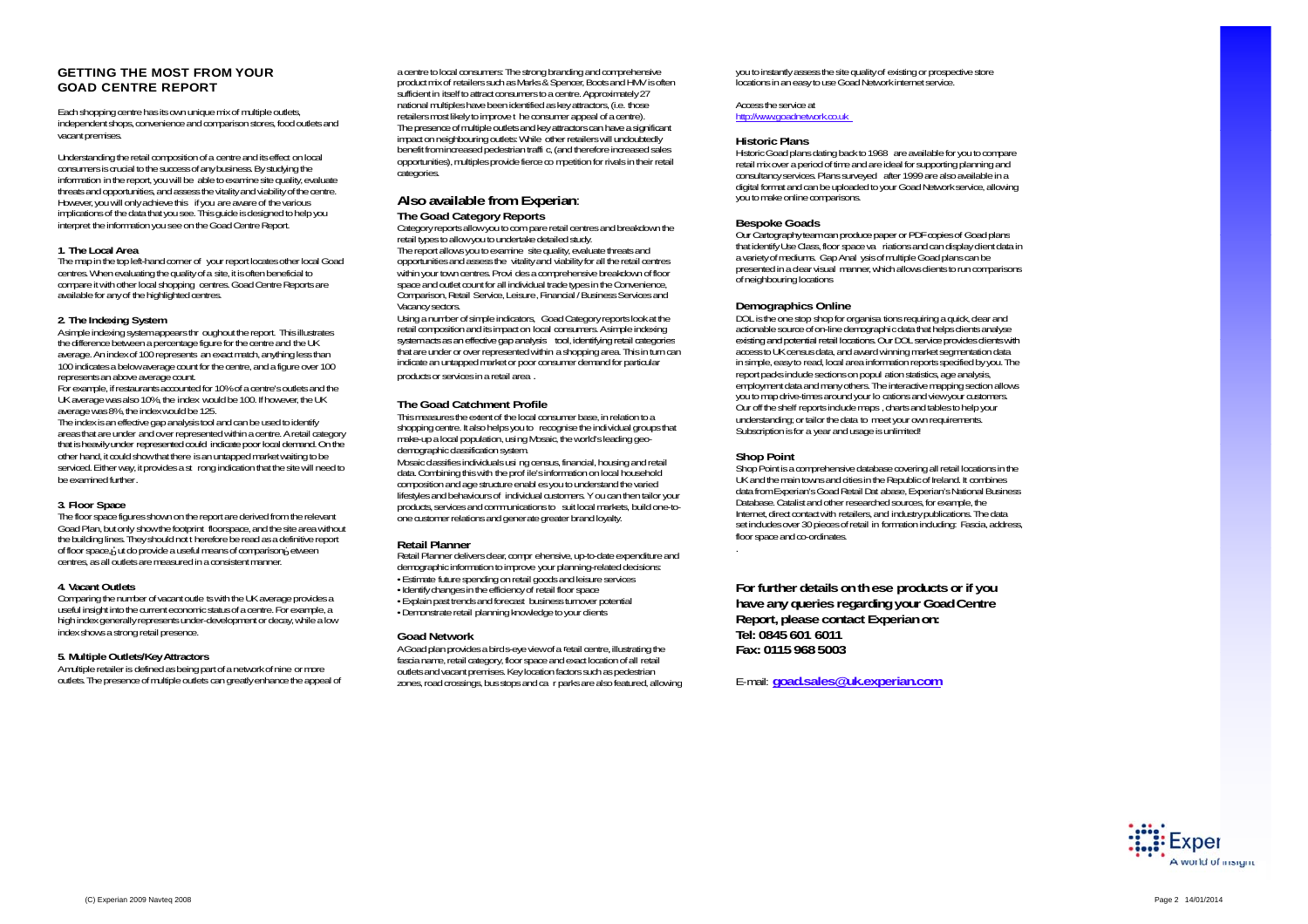# **Penrith**



| ыnэ                      | OZ.                 |          | Restaurants, cares, rast lood   | 50 | 13.26 | 10.39 | $\circ$ |    |
|--------------------------|---------------------|----------|---------------------------------|----|-------|-------|---------|----|
| <b>Boots The Chemist</b> | Phones 4 U          | 0        | Hairdressing, beauty & health   | 25 | 9.23  | 9.39  | 98      |    |
| Burton                   | Primark             | 0        | Launderettes & dry cleaners     |    | 0.37  | 0.92  | 40      | 40 |
| Carphone Warehouse       | <b>River Island</b> | $\Omega$ | Travel agents                   |    | 1.48  | 1.14  | 129     |    |
| Clarks                   | Sainsburys          |          | Banks & financial services      | Q  | 3.32  | 4.25  | 78      | 78 |
| Clintons                 | Superdrug           |          | <b>Building societies</b>       |    | 1.48  | 0.58  | 255     |    |
| Debenhams                | T K Maxx            | 0        | Estate agents & auctioneers     | 8  | 2.95  | 3.85  | 77      | 77 |
| Dorothy Perkins          | Tesco               |          |                                 |    |       |       |         |    |
| H & M                    | Topman              | ω        |                                 |    |       |       |         | 50 |
| H M V                    | Topshop             | 0        | <b>Miscellaneous</b>            | 27 | 9.96  | 13.76 | 72      | 72 |
| House of Fraser          | Vodafone            | 0        | Employment, careers, POs & info |    | 1.11  | 1.16  | 96      |    |
| John Lewis               | Waitrose            | $\Omega$ | Vacant                          | 24 | 8.86  | 12.60 | 70      |    |
| Marks & Spencer          | Waterstones         |          |                                 |    |       |       |         |    |
| New Look                 | <b>WHSmith</b>      |          |                                 |    |       |       |         |    |
|                          | Wilkinsons          |          |                                 |    |       |       |         |    |

# **Retail Composition**



| Wigton                       |                  |                |                               | <b>Alston</b> |              | <b>Retail Trade Group</b>                                                 | Outlets<br>Number                      | %                       | % UK                   | Index                  |                                                              | sq.ft                        | sq.m                      | Floorspace<br>%         | % UK                    | Index                 |                                                             |
|------------------------------|------------------|----------------|-------------------------------|---------------|--------------|---------------------------------------------------------------------------|----------------------------------------|-------------------------|------------------------|------------------------|--------------------------------------------------------------|------------------------------|---------------------------|-------------------------|-------------------------|-----------------------|-------------------------------------------------------------|
|                              |                  |                |                               |               |              | Convenience<br>Comparison<br>Service                                      | 28<br>129<br>87                        | 10.33<br>47.60<br>32.10 | 8.81<br>40.91<br>36.52 | 117<br>116<br>88<br>70 | 50<br>100<br>150<br>200<br>250<br>◻<br>117<br>b<br>116<br>88 | 165,500<br>153,900<br>87,600 | 15,375<br>14,298<br>8,138 | 37.61<br>34.97<br>19.90 | 17.79<br>46.02<br>24.46 | 211<br>76<br>81<br>54 | 100<br>150<br>200<br>250<br>50<br>211<br>76<br>$\Box$<br>81 |
|                              |                  | <b>Penrith</b> |                               |               |              | Vacant<br>Multiple Retailers by Trade Group<br>Convenience                | 24<br>8                                | 8.86<br>13.79           | 12.60<br>12.00         | 115                    | 70<br>200<br>50<br>100<br>150<br>250                         | 25,400<br>131,100            | 2,360<br>12,180           | 5.77<br>60.89           | 10.70<br>25.42          | 240                   | 54<br>50<br>100<br>150<br>200<br>250                        |
| <b>Keswick</b>               | M <sub>6</sub>   |                |                               |               |              | Comparison<br>Service<br>Miscellaneous                                    | 32<br>16<br>$\overline{2}$             | 55.17<br>27.59<br>3.45  | 52.52<br>33.04<br>2.43 | 105<br>83<br>142       | П<br>115<br>105<br>83 0<br>142                               | 54,400<br>22,700<br>7,100    | 5,054<br>2,109<br>660     | 25.27<br>10.54<br>3.30  | 54.18<br>19.05<br>1.35  | 47<br>55<br>245       | 47<br>55                                                    |
|                              |                  |                | <b>Appleby-in-Westmorland</b> |               |              | Retail Category<br>Convenience                                            | 28                                     | 10.33                   | 8.81                   | 117                    | 50<br>150<br>200<br>100<br>250<br>$\blacksquare$ 117         | 165,500                      | 15,375                    | 37.61                   | 17.79                   | 211                   | 50<br>100<br>150<br>200 25<br>21                            |
|                              | <b>Ambleside</b> |                |                               |               |              | Bakers<br><b>Butchers</b><br>Greengrocers & fishmongers                   | 10<br>$\overline{3}$<br>$\mathfrak{p}$ | 3.69<br>1.11<br>0.74    | 2.18<br>0.77<br>0.62   | 169<br>144<br>119      | 169<br>144<br>n<br>119                                       | 9,600<br>1,900<br>1.200      | 892<br>177<br>111         | 2.18<br>0.43<br>0.27    | 1.10<br>0.41<br>1.33    | 198<br>105<br>21      | 198<br>105                                                  |
| <b>Survey Date:</b>          | 08-Apr-13        |                |                               |               |              | Groceries & frozen foods<br>Off licences & home brew<br>CTN & convenience | 9<br>$\overline{2}$<br>$\overline{2}$  | 3.32<br>0.74<br>0.74    | 2.92<br>0.51<br>1.81   | 114<br>146<br>41       | п<br>114<br>146                                              | 125,700<br>1,500<br>25,600   | 11,678<br>139<br>2,378    | 28.56<br>0.34<br>5.82   | 12.77<br>0.31<br>1.87   | 224<br>111<br>312     | n.<br>111                                                   |
| <b>Closest Centres</b>       | Distance (km)    |                |                               |               |              | Comparison                                                                | 129                                    | 47.60                   | 40.91                  | 116                    | 100<br>150<br>200<br>50<br>250                               | 153,900                      | 14,298                    | 34.97                   | 46.02                   | 76                    | 100<br>150<br>200<br>250<br>50                              |
| Appleby-in-Westmorland       | 19.4             |                |                               |               |              | Footwear & repairs                                                        | 6                                      | 2.21                    | 1.80                   | 123                    | О<br>116                                                     | 5,600                        | 520                       | 1.27                    | 1.29                    | 98                    | 76                                                          |
| Keswick                      | 25.7             |                |                               |               |              | Mens, boys wear                                                           | 3                                      | 1.11                    | 1.00                   | 111                    | п<br>123                                                     | 3,300                        | 307                       | 0.75                    | 0.88                    | 85                    | 98                                                          |
| Alston                       | 26.0             |                |                               |               |              | Womens, girls & childrens clothing                                        | $\overline{4}$                         | 1.48                    | 3.65                   | 40                     | ±יי ם                                                        | 4,700                        | 437                       | 1.07                    | 3.54                    | 30                    | 85                                                          |
| Carlisle                     | 28.0             |                |                               |               |              | Mixed & general clothing                                                  | 13                                     | 4.80                    | 3.97                   | 121                    |                                                              | 13,300                       | 1,236                     | 3.02                    | 6.31                    | 48                    |                                                             |
| Ambleside                    | 29.2             |                |                               |               |              |                                                                           | 11                                     | 4.06                    | 3.38                   | 120                    | □<br>121                                                     | 19,000                       | 1,765                     | 4.32                    | 3.76                    | 115                   |                                                             |
|                              |                  |                |                               |               |              | Furniture, carpets, textiles                                              | 16                                     | 5.90                    | 4.38                   | 135                    | □<br>120                                                     | 13.500                       | 1,254                     | 3.07                    | 3.17                    | 97                    | П<br>115                                                    |
| <b>Key Retail Indicators</b> |                  |                |                               |               |              | Books, arts/crafts, stationers/copy<br>Elec, home ent, 'phones & video    | 16                                     | 5.90                    | 3.82                   | 155                    | □<br>135                                                     | 14,100                       | 1,310                     | 3.20                    | 2.87                    | 112                   | 97                                                          |
|                              |                  |                |                               |               |              |                                                                           | $\overline{7}$                         | 2.58                    | 2.50                   | 103                    | 155                                                          | 17,000                       | 1,579                     | 3.86                    | 4.87                    | 79                    | 112                                                         |
| <b>Total Outlets</b>         |                  | 271            |                               |               |              | DIY, hardware & household goods<br>Gifts, china, glass & leather goods    | 10                                     | 3.69                    | 1.64                   | 226                    | 103                                                          | 10,900                       | 1,013                     | 2.48                    | 0.88                    | 281                   | 79                                                          |
|                              |                  | 440,100        |                               |               |              | Cars, motor cycles & accessories                                          | $\overline{1}$                         | 0.37                    | 1.18                   | 31                     |                                                              | 1,300                        | 121                       | 0.30                    | 1.82                    | 16                    |                                                             |
| Total Floorspace (sqff)      |                  |                |                               |               |              |                                                                           | 9                                      | 3.32                    | 3.88                   | 86                     |                                                              | 14,700                       |                           | 3.34                    | 3.91                    | 85                    |                                                             |
|                              |                  |                | %                             | % UK          |              | Chemists, toiletries & opticians<br>Variety, department & catalogue       |                                        | 0.37                    | 0.59                   | 62                     | $86$ $\Box$<br>62                                            | 6,300                        | 1,366<br>585              | 1.43                    | 6.25                    | 23                    | 85                                                          |
| Vacant Outlets               |                  | Count<br>24    | 8.86                          | 12.60         | Index<br>70  | Florists & gardens                                                        | $\overline{4}$                         | 1.48                    | 0.89                   | 166                    |                                                              | 2,700                        | 251                       | 0.61                    | 0.41                    | 150                   |                                                             |
| Vacant Floorspace (sq ft)    |                  | 25,400         | 5.77                          | 10.70         | 54           | Sports, toys, cycles & hobbies                                            | 9                                      | 3.32                    | 2.06                   | 162                    | 166<br>162                                                   | 12,700                       | 1,180                     | 2.89                    | 2.23                    | 129                   | 150<br>129                                                  |
| <b>Multiple Outlets</b>      |                  | 58             | 21.40                         | 29.21         | 73           | Jewellers, clocks & repairs                                               | $\overline{4}$                         | 1.48                    | 1.99                   | 74                     | 74                                                           | 2,500                        | 232                       | 0.57                    | 0.91                    | 63                    | 63                                                          |
| <b>Comparison Outlets</b>    |                  | 129            | 47.60                         | 40.91         | 116          | Charity, pets & other comparison                                          | 15                                     | 5.54                    | 4.18                   | 132                    | □<br>132                                                     | 12,300                       | 1,143                     | 2.79                    | 2.93                    | 96                    | 96                                                          |
| <b>Major Retailers</b>       |                  |                |                               |               |              |                                                                           |                                        |                         |                        |                        | 50<br>100<br>150<br>200 250                                  |                              |                           |                         |                         |                       | 200 250<br>50<br>100<br>150                                 |
| Argos                        |                  |                | Next                          |               | $\mathbf{0}$ | Service                                                                   | 87                                     | 32.10                   | 36.52                  | 88                     | 88                                                           | 87,600                       | 8,138                     | 19.90                   | 24.46                   | 81                    | 81                                                          |
| BhS                          |                  |                | O <sub>2</sub>                |               |              | Restaurants, cafes, fast food                                             | 36                                     | 13.28                   | 16.39                  | 81                     | ┍<br>81                                                      | 40,600                       | 3,772                     | 9.23                    | 11.79                   | 78                    | 78                                                          |
| <b>Boots The Chemist</b>     |                  |                | Phones 4 U                    |               | 0            | Hairdressing, beauty & health                                             | 25                                     | 9.23                    | 9.39                   | 98                     | 98                                                           | 18,000                       | 1,672                     | 4.09                    | 4.50                    | 91                    | $91$ $\Box$                                                 |
| Burton                       |                  |                | Primark                       |               | $\Omega$     | Launderettes & dry cleaners                                               | $\overline{1}$                         | 0.37                    | 0.92                   | 40                     |                                                              | 1,500                        | 139                       | 0.34                    | 0.42                    | 82                    | 82                                                          |
| Carphone Warehouse           |                  |                | <b>River Island</b>           |               | $\Omega$     | Travel agents                                                             | $\overline{A}$                         | 1.48                    | 1.14                   | 129                    | ⊐<br>129                                                     | 2,100                        | 195                       | 0.48                    | 0.70                    | 69                    | 69                                                          |
| Clarks                       |                  |                | Sainsburys                    |               | 1            | Banks & financial services                                                | $\mathsf{Q}$                           | 3.32                    | 4.25                   | 78                     | 78                                                           | 11,800                       | 1,096                     | 2.68                    | 4.44                    | 60                    | $\overline{\phantom{0}}$                                    |
| Clintons                     |                  |                | Superdrug                     |               | 1            | <b>Building societies</b>                                                 | 4                                      | 1.48                    | 0.58                   | 255                    |                                                              | 6,000                        | 557                       | 1.36                    | 0.48                    | 286                   |                                                             |
| Debenhams                    |                  |                | T K Maxx                      |               | 0            | Estate agents & auctioneers                                               | 8                                      | 2.95                    | 3.85                   | 77                     | $\pi$                                                        | 7,600                        | 706                       | 1.73                    | 2.14                    | 81                    | $\Box$                                                      |
| Dorothy Perkins              |                  |                | Tesco                         |               | $\Omega$     |                                                                           |                                        |                         |                        |                        |                                                              |                              |                           |                         |                         |                       | 81                                                          |
| H & M                        |                  |                | Topman                        |               | $\Omega$     |                                                                           |                                        |                         |                        |                        |                                                              |                              |                           |                         |                         |                       | 50<br>100                                                   |
| НMV                          |                  |                | Topshop                       |               | $\Omega$     | Miscellaneous                                                             | 27                                     | 9.96                    | 13.76                  | 72                     | 50<br>100<br>150<br>200<br>- 250                             | 33,100                       | 3,075                     | 7.52                    | 11.73                   | 64                    | 150 200 250                                                 |
| House of Fraser              |                  |                | Vodafone                      |               | $\Omega$     | Employment, careers, POs & info                                           | -3                                     | 1.11                    | 1.16                   | 96                     | 72<br>$\Box$                                                 | 7,700                        | 715                       | 1.75                    | 1.03                    | 169                   | $64$ $\Gamma$<br>169                                        |
| John Lewis                   | $\Omega$         |                | Waitrose                      |               | $\mathbf 0$  | Vacant                                                                    | 24                                     | 8.86                    | 12.60                  | 70                     | $\Box$<br>70                                                 | 25,400                       | 2,360                     | 5.77                    | 10.70                   | 54                    | 54                                                          |
|                              |                  |                |                               |               |              |                                                                           |                                        |                         |                        |                        |                                                              |                              |                           |                         |                         |                       |                                                             |

می المستحد المستحد المستحد المستحد المستحد المستحد المستحد المستحد المستحد المستحد المستحد المستحد المستحد المستحد المستحد المستحد المستحد المستحد المستحد المستحد المستحد المستحد المستحد المستحد المستحد المستحد المستحد ال